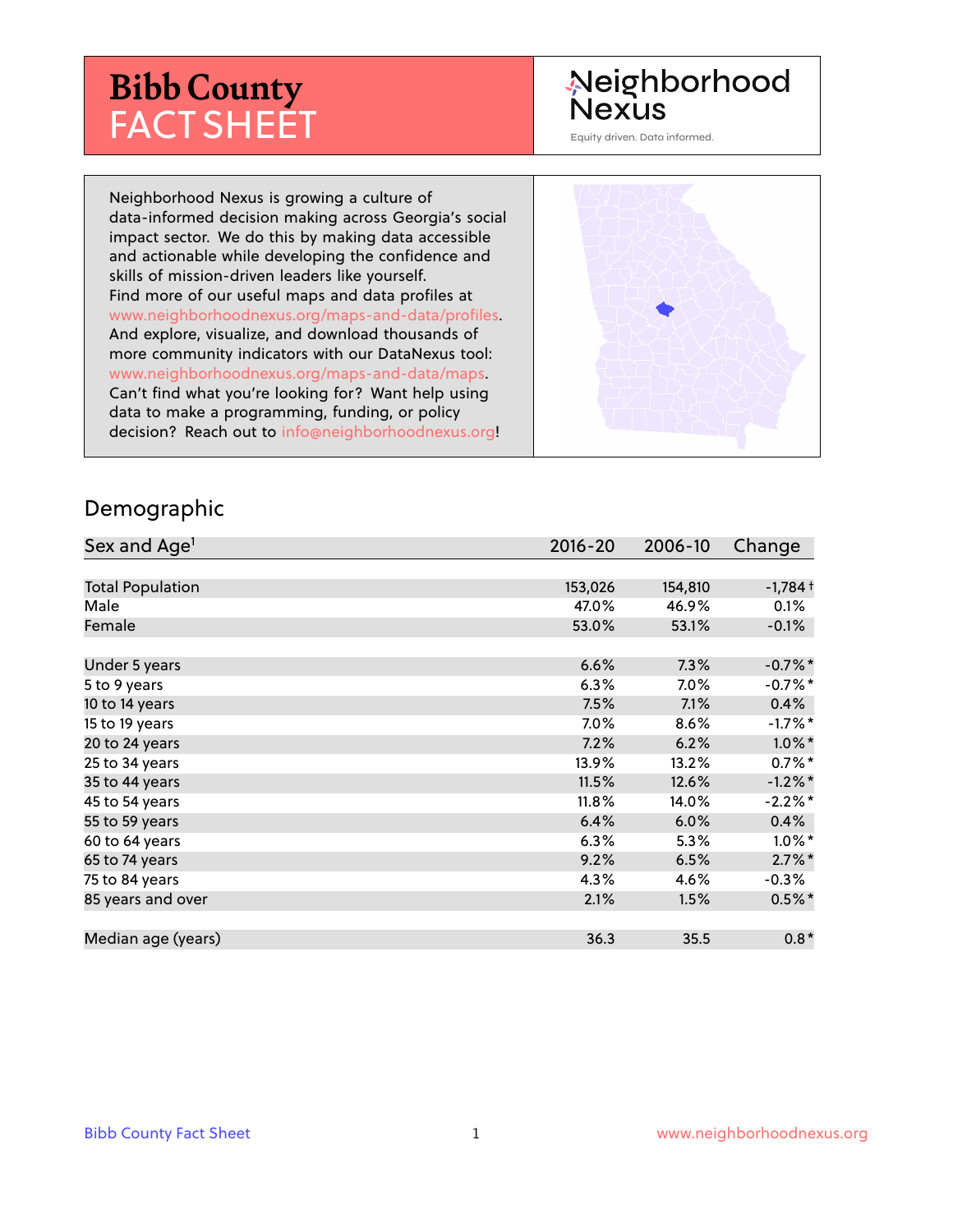# Demographic, continued...

| Race <sup>2</sup>                                   | $2016 - 20$ | 2006-10 | Change                |
|-----------------------------------------------------|-------------|---------|-----------------------|
| <b>Total population</b>                             | 153,026     | 154,810 | $-1,784$ <sup>+</sup> |
| One race                                            | 96.8%       | 98.7%   | $-1.9%$ *             |
| White                                               | 39.3%       | 44.5%   | $-5.2\%$ *            |
| <b>Black or African American</b>                    | 54.3%       | 50.9%   | $3.3\%$ *             |
| American Indian and Alaska Native                   | 0.2%        | 0.2%    | $-0.0%$               |
| Asian                                               | 2.0%        | $1.6\%$ | $0.4\%$ *             |
| Native Hawaiian and Other Pacific Islander          | 0.0%        | 0.0%    | 0.0%                  |
| Some other race                                     | 1.0%        | 1.5%    | $-0.5%$               |
| Two or more races                                   | 3.2%        | 1.3%    | $1.9\%$ *             |
| Race alone or in combination with other race(s) $3$ | $2016 - 20$ | 2006-10 | Change                |
| Total population                                    | 153,026     | 154,810 | $-1,784$ <sup>+</sup> |
| White                                               | 41.7%       | 45.6%   | $-3.8\%$ *            |
| <b>Black or African American</b>                    | 56.4%       | 51.9%   | 4.5%*                 |
| American Indian and Alaska Native                   | 0.6%        | 0.7%    | $-0.1%$               |
| Asian                                               | 2.5%        | 1.8%    | $0.7\%$ *             |
| Native Hawaiian and Other Pacific Islander          | 0.2%        | 0.0%    | $0.1\%$ *             |
| Some other race                                     | 2.0%        | 1.5%    | 0.5%                  |
| Hispanic or Latino and Race <sup>4</sup>            | $2016 - 20$ | 2006-10 | Change                |
| Total population                                    | 153,026     | 154,810 | $-1,784$ <sup>+</sup> |
| Hispanic or Latino (of any race)                    | 3.4%        | 2.6%    | $0.8%$ +              |
| Not Hispanic or Latino                              | 96.6%       | 97.4%   | $-0.8%$ †             |
| White alone                                         | 37.6%       | 43.3%   | $-5.7\%$ *            |
| Black or African American alone                     | 54.2%       | 50.7%   | $3.4\%$ *             |
| American Indian and Alaska Native alone             | 0.2%        | 0.2%    | $-0.0%$               |
| Asian alone                                         | 2.0%        | 1.6%    | $0.4\%$ *             |
| Native Hawaiian and Other Pacific Islander alone    | 0.0%        | 0.0%    | $0.0\%$               |
| Some other race alone                               | 0.3%        | 0.3%    | $0.0\%$               |
| Two or more races                                   | 2.3%        | 1.2%    | $1.0\%$ *             |
| U.S. Citizenship Status <sup>5</sup>                | $2016 - 20$ | 2006-10 | Change                |
| Foreign-born population                             | 4,939       | 5,591   | $-652$                |
| Naturalized U.S. citizen                            | 57.2%       | 44.9%   | 12.3%*                |
| Not a U.S. citizen                                  | 42.8%       | 55.1%   | $-12.3\%$ *           |
|                                                     |             | 2006-10 |                       |
| Citizen, Voting Age Population <sup>6</sup>         | $2016 - 20$ |         | Change                |
| Citizen, 18 and over population                     | 113,834     | 112,208 | $1,626*$              |
| Male                                                | 45.5%       | 45.0%   | $0.5%$ *              |
| Female                                              | 54.5%       | 55.0%   | $-0.5%$ *             |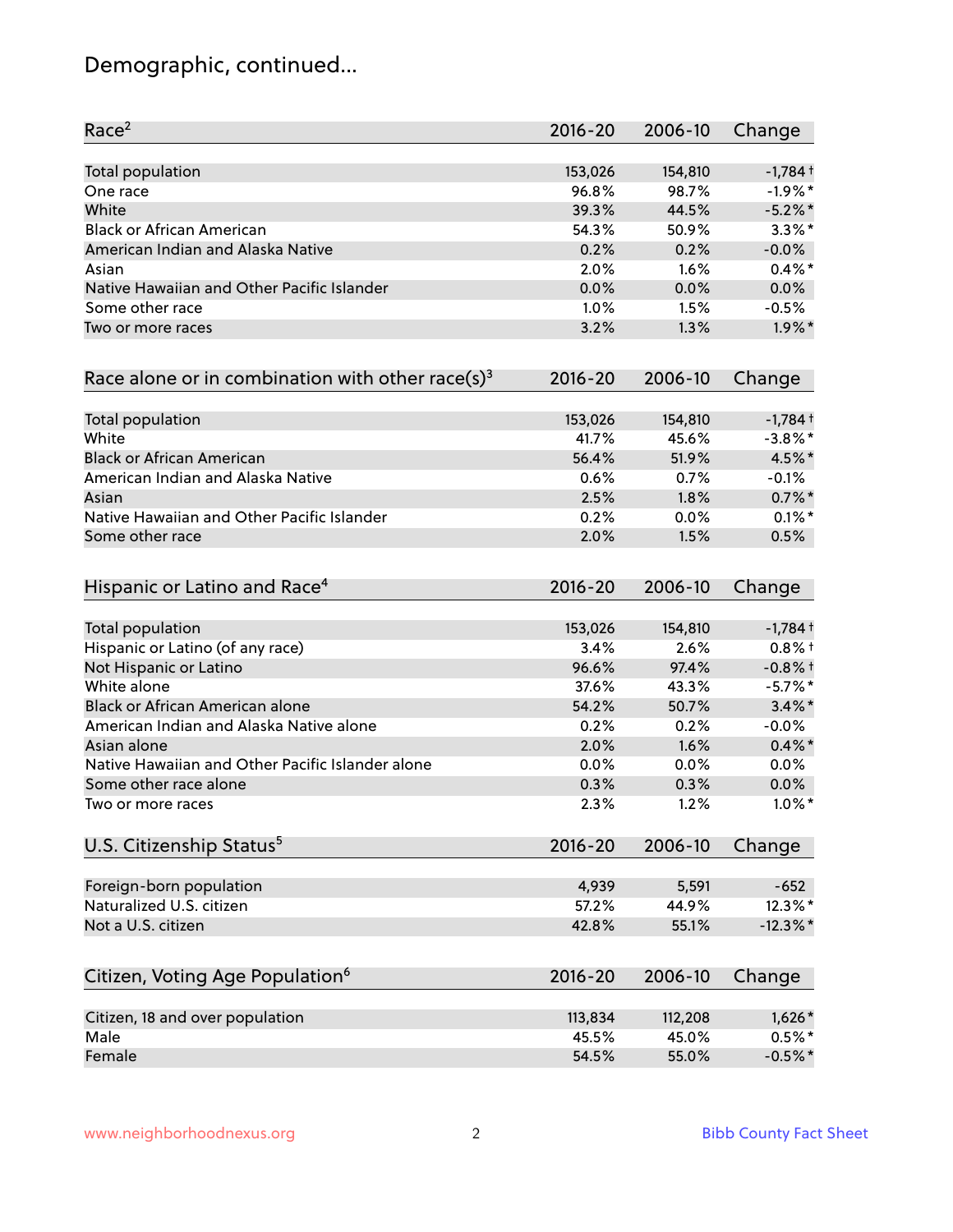### Economic

| Income <sup>7</sup>                                 | 2016-20 | 2006-10 | Change     |
|-----------------------------------------------------|---------|---------|------------|
|                                                     |         |         |            |
| All households                                      | 58,154  | 57,222  | 932        |
| Less than \$10,000                                  | 13.5%   | 12.6%   | 0.9%       |
| \$10,000 to \$14,999                                | 6.8%    | 7.5%    | $-0.7%$    |
| \$15,000 to \$24,999                                | 11.6%   | 15.1%   | $-3.5%$ *  |
| \$25,000 to \$34,999                                | 11.4%   | 11.4%   | $-0.0%$    |
| \$35,000 to \$49,999                                | 13.5%   | 12.8%   | 0.7%       |
| \$50,000 to \$74,999                                | 14.9%   | 17.0%   | $-2.1\%$ * |
| \$75,000 to \$99,999                                | 10.2%   | 9.4%    | 0.8%       |
| \$100,000 to \$149,999                              | 10.2%   | 9.2%    | 1.1%       |
| \$150,000 to \$199,999                              | $3.8\%$ | 2.3%    | $1.6\%$ *  |
| \$200,000 or more                                   | 4.0%    | 2.7%    | $1.2\%$ *  |
| Median household income (dollars)                   | 41,317  | 38,798  | 2,519*     |
| Mean household income (dollars)                     | 63,221  | 55,697  | 7,524*     |
| With earnings                                       | 71.2%   | 74.1%   | $-2.9%$ *  |
| Mean earnings (dollars)                             | 66,275  | 58,613  | 7,663*     |
| <b>With Social Security</b>                         | 34.4%   | 30.8%   | $3.6\%$ *  |
| Mean Social Security income (dollars)               | 17,341  | 14,053  | 3,288*     |
| With retirement income                              | 19.8%   | 17.8%   | $2.0\%$ *  |
| Mean retirement income (dollars)                    | 27,632  | 21,758  | 5,874*     |
| With Supplemental Security Income                   | 9.4%    | 6.0%    | $3.4\%$ *  |
| Mean Supplemental Security Income (dollars)         | 9,038   | 7,190   | $1,847*$   |
| With cash public assistance income                  | 2.7%    | 2.3%    | 0.5%       |
| Mean cash public assistance income (dollars)        | 2,634   | 3,224   | $-590$     |
| With Food Stamp/SNAP benefits in the past 12 months | 20.1%   | 16.0%   | 4.0%*      |
|                                                     |         |         |            |
| Families                                            | 34,635  | 35,963  | $-1,328*$  |
| Less than \$10,000                                  | 8.9%    | 7.8%    | 1.1%       |
| \$10,000 to \$14,999                                | 4.6%    | 4.8%    | $-0.2%$    |
| \$15,000 to \$24,999                                | 9.2%    | 13.2%   | $-4.1\%$ * |
| \$25,000 to \$34,999                                | 10.1%   | 9.3%    | 0.8%       |
| \$35,000 to \$49,999                                | 12.0%   | 12.9%   | $-0.9%$    |
| \$50,000 to \$74,999                                | 17.0%   | 20.1%   | $-3.1\%$ * |
| \$75,000 to \$99,999                                | 12.5%   | 11.9%   | 0.6%       |
| \$100,000 to \$149,999                              | 14.9%   | 12.7%   | $2.2\%$ *  |
| \$150,000 to \$199,999                              | 5.2%    | 3.3%    | $2.0\%$ *  |
| \$200,000 or more                                   | 5.6%    | 3.9%    | $1.6\%$ *  |
| Median family income (dollars)                      | 56,802  | 52,158  | $4,644*$   |
| Mean family income (dollars)                        | 78,068  | 68,537  | $9,531*$   |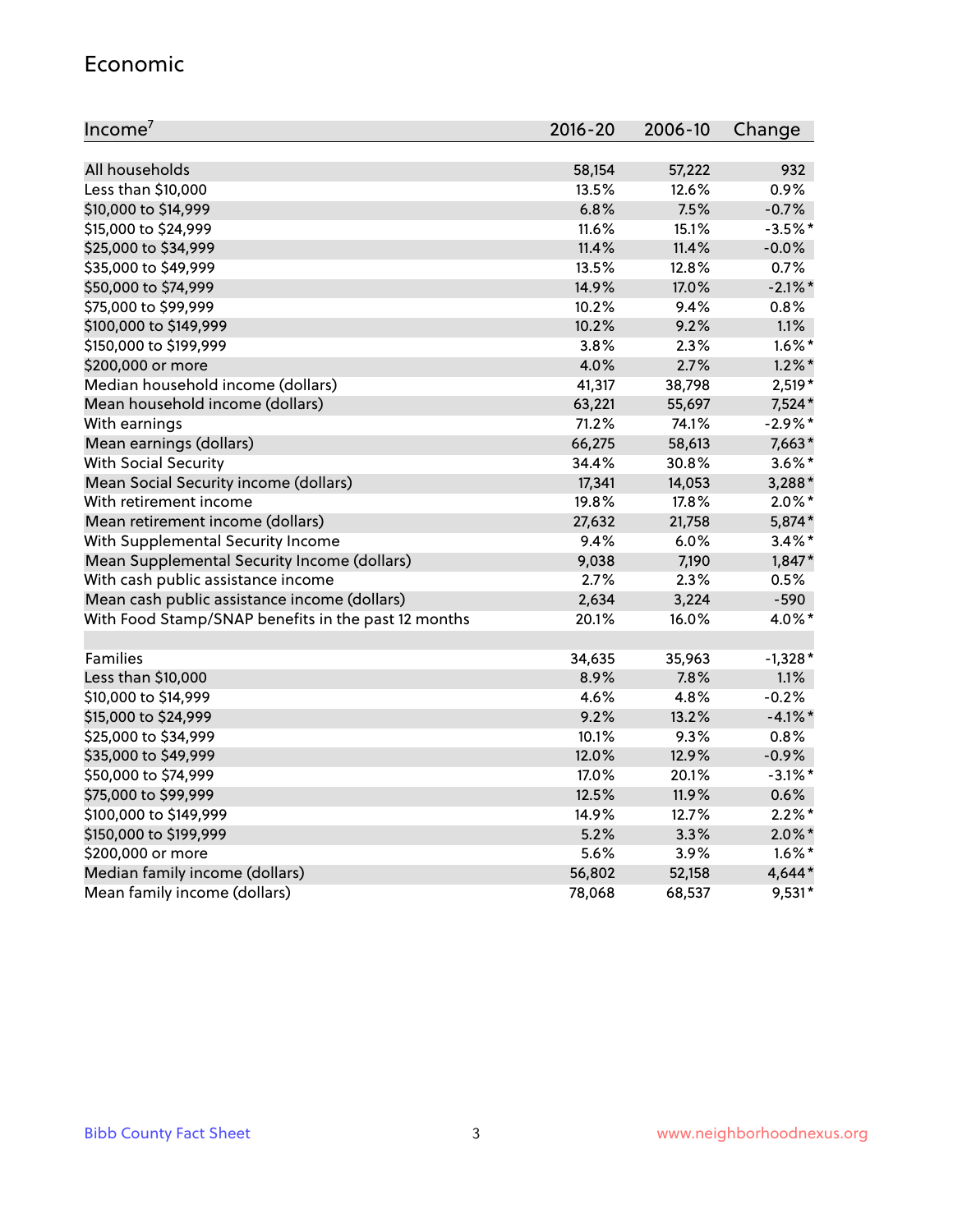# Economic, continued...

| Income, continued <sup>8</sup>                                        | $2016 - 20$ | 2006-10 | Change    |
|-----------------------------------------------------------------------|-------------|---------|-----------|
|                                                                       |             |         |           |
| Nonfamily households                                                  | 23,519      | 21,259  | $2,260*$  |
| Median nonfamily income (dollars)                                     | 26,538      | 23,049  | 3,489*    |
| Mean nonfamily income (dollars)                                       | 39,116      | 32,771  | $6,344*$  |
| Median earnings for workers (dollars)                                 | 28,608      | 24,947  | $3,661*$  |
| Median earnings for male full-time, year-round workers<br>(dollars)   | 44,814      | 41,219  | 3,595*    |
| Median earnings for female full-time, year-round workers<br>(dollars) | 36,468      | 31,477  | 4,991*    |
| Per capita income (dollars)                                           | 25,519      | 21,436  | 4,083*    |
| Families and People Below Poverty Level <sup>9</sup>                  | 2016-20     | 2006-10 | Change    |
|                                                                       |             |         |           |
| All families                                                          | 19.3%       | 16.4%   | $2.9\%$ * |
| With related children under 18 years                                  | 30.5%       | 25.8%   | 4.7%*     |
| With related children under 5 years only                              | 31.1%       | 27.0%   | 4.1%      |
| Married couple families                                               | 6.0%        | 5.6%    | 0.4%      |
| With related children under 18 years                                  | 7.9%        | 6.6%    | 1.4%      |
| With related children under 5 years only                              | 8.0%        | 9.6%    | $-1.6%$   |
| Families with female householder, no husband present                  | 41.3%       | 38.6%   | 2.7%      |
| With related children under 18 years                                  | 53.1%       | 48.9%   | 4.2%      |
| With related children under 5 years only                              | 47.8%       | 47.1%   | 0.7%      |
| All people                                                            | 25.0%       | 22.4%   | $2.7\%$ * |
| Under 18 years                                                        | 36.9%       | 33.0%   | $3.9\%$ * |
| Related children under 18 years                                       | 36.7%       | 32.9%   | 3.8%      |
| Related children under 5 years                                        | 41.0%       | 36.1%   | 4.9%      |
| Related children 5 to 17 years                                        | 35.2%       | 31.6%   | 3.6%      |
| 18 years and over                                                     | 21.1%       | 18.6%   | $2.5%$ *  |
| 18 to 64 years                                                        | 22.3%       | 19.8%   | $2.5\%$ * |
| 65 years and over                                                     | 16.6%       | 12.8%   | $3.7\%$ * |
| People in families                                                    | 22.1%       | 19.8%   | 2.2%      |
| Unrelated individuals 15 years and over                               | 36.0%       | 32.8%   | 3.2%      |
|                                                                       |             |         |           |
| Non-Hispanic white people                                             | 13.0%       | 9.4%    | $3.6\%$ * |
| Black or African-American people                                      | 33.4%       | 33.6%   | $-0.2%$   |
| Asian people                                                          | 7.7%        | 7.1%    | 0.6%      |
| Hispanic or Latino people                                             | 29.9%       | 22.4%   | 7.5%      |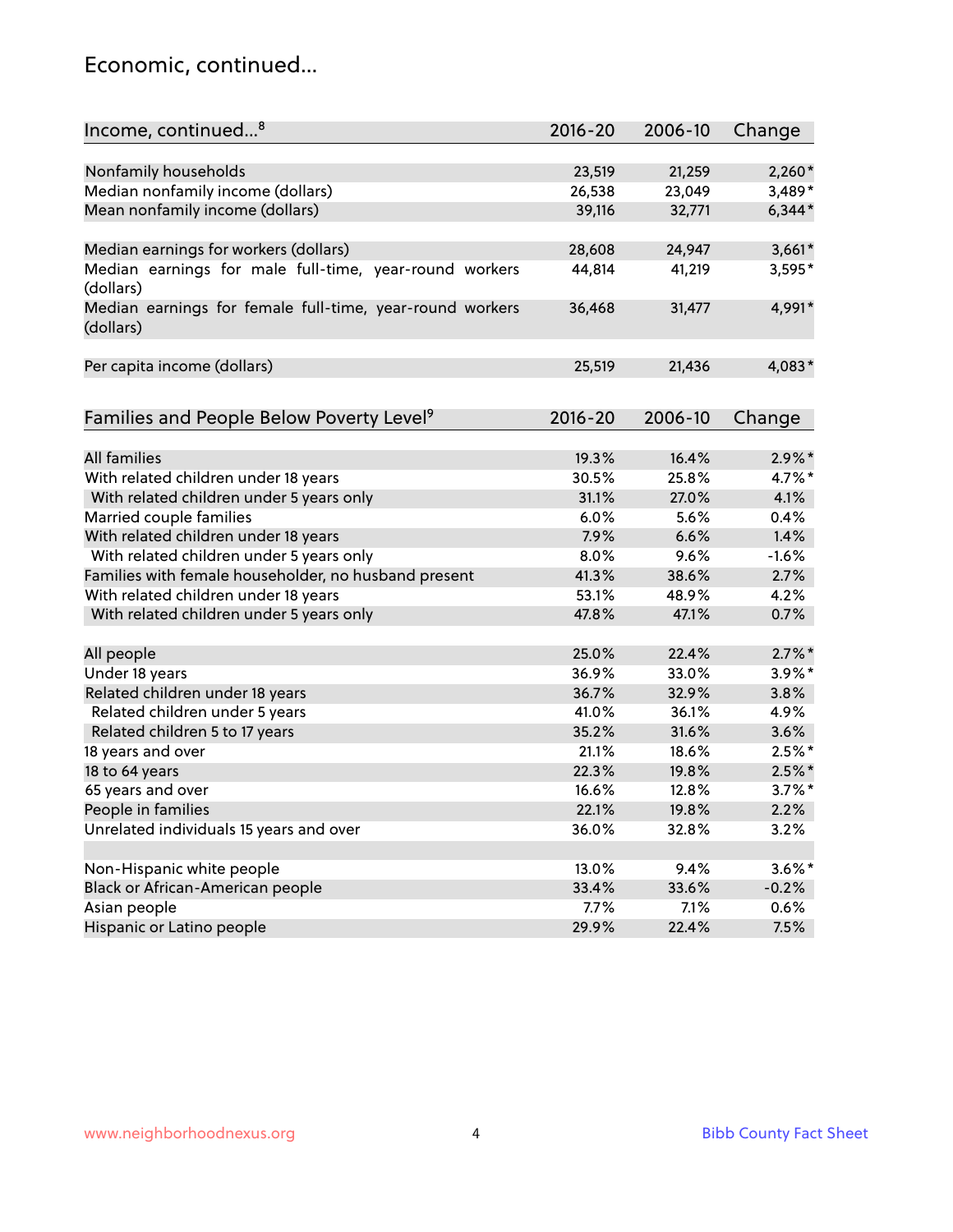# Employment

| Employment Status <sup>10</sup>                                                               | 2010        | 2020    | Change     |
|-----------------------------------------------------------------------------------------------|-------------|---------|------------|
| In Labor Force                                                                                | 67,421      | 70,225  | 70,225     |
| <b>Unemployment Rate</b>                                                                      | 7.5%        | 11.6%   | $-4.1%$    |
| Industry <sup>11</sup>                                                                        | $2016 - 20$ | 2006-10 | Change     |
| Civilian employed population 16 years and over                                                | 63,027      | 62,484  | 543        |
| Agriculture, forestry, fishing and hunting, and mining                                        | 0.7%        | 0.5%    | 0.3%       |
| Construction                                                                                  | 4.3%        | 5.2%    | $-0.9%$    |
| Manufacturing                                                                                 | 8.5%        | 7.6%    | 0.9%       |
| Wholesale trade                                                                               | 2.0%        | 2.6%    | $-0.7%$    |
| Retail trade                                                                                  | 11.8%       | 11.2%   | 0.5%       |
| Transportation and warehousing, and utilities                                                 | 5.5%        | 5.7%    | $-0.2%$    |
| Information                                                                                   | 1.4%        | 1.6%    | $-0.3%$    |
| Finance and insurance, and real estate and rental and leasing                                 | 8.4%        | 8.8%    | $-0.5%$    |
| Professional, scientific, and management, and administrative<br>and waste management services | 8.6%        | 8.3%    | 0.3%       |
| Educational services, and health care and social assistance                                   | 26.9%       | 26.2%   | 0.7%       |
| Arts, entertainment, and recreation, and accommodation and<br>food services                   | 11.4%       | 9.8%    | 1.6%       |
| Other services, except public administration                                                  | 4.3%        | 6.1%    | $-1.8\%$ * |
| Public administration                                                                         | 6.2%        | 6.2%    | $-0.0%$    |
| Occupation <sup>12</sup>                                                                      | $2016 - 20$ | 2006-10 | Change     |
|                                                                                               |             |         |            |
| Civilian employed population 16 years and over                                                | 63,027      | 62,484  | 543        |
| Management, business, science, and arts occupations                                           | 33.6%       | 32.8%   | 0.8%       |
| Service occupations                                                                           | 21.4%       | 21.2%   | 0.2%       |
| Sales and office occupations                                                                  | 24.2%       | 26.1%   | $-1.9%$    |
| Natural<br>resources,<br>construction,<br>maintenance<br>and<br>occupations                   | 6.3%        | 7.9%    | $-1.6\%$ * |
| Production, transportation, and material moving occupations                                   | 14.5%       | 11.9%   | $2.5%$ *   |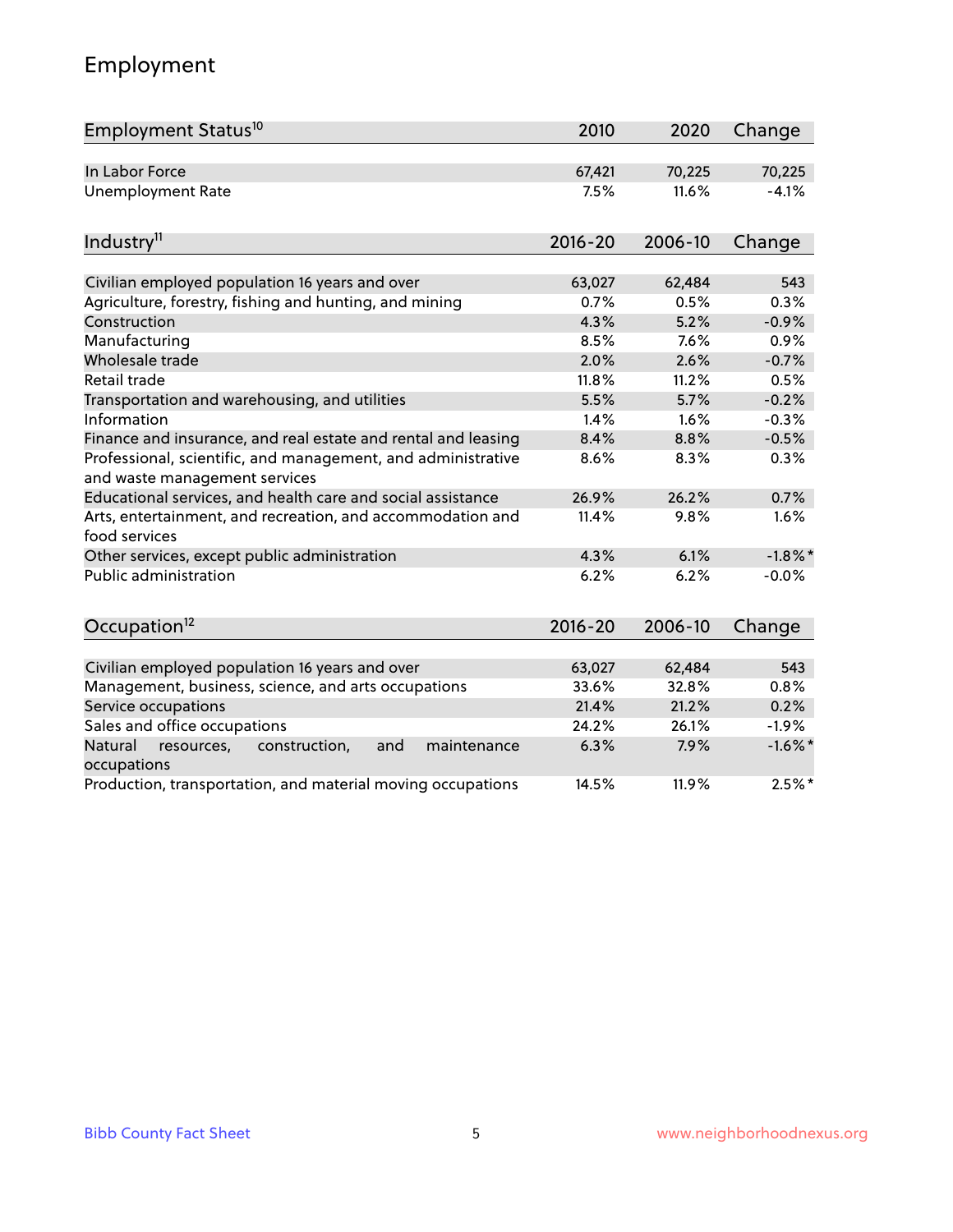# Employment, continued...

| Class of Worker <sup>13</sup>                                              | $2016 - 20$ | 2006-10 | Change     |
|----------------------------------------------------------------------------|-------------|---------|------------|
| Civilian employed population 16 years and over                             | 63,027      | 62,484  | 543        |
| Private wage and salary workers                                            | 80.7%       | 78.1%   | $2.5%$ *   |
| Government workers                                                         | 15.5%       | 16.2%   | $-0.7%$    |
| Self-employed in own not incorporated business workers                     | 3.7%        | 5.5%    | $-1.8\%$ * |
| <b>Unpaid family workers</b>                                               | 0.1%        | 0.1%    | $-0.0%$    |
| Job Flows <sup>14</sup>                                                    | 2019        |         |            |
|                                                                            |             | 2010    | Change     |
| Total Jobs in county                                                       | 84,141      | 75,978  | 8,163      |
| Held by residents of county                                                | 40.2%       | 41.2%   | $-1.0%$    |
| Held by non-residents of county                                            | 59.8%       | 58.8%   | 1.0%       |
|                                                                            |             |         |            |
| Jobs by Industry Sector <sup>15</sup>                                      | 2019        | 2010    | Change     |
| Total Jobs in county                                                       | 84,141      | 75,978  | 8,163      |
| <b>Goods Producing sectors</b>                                             | 9.8%        | 10.8%   | $-1.0%$    |
|                                                                            | 18.3%       | 20.5%   | $-2.2%$    |
| Trade, Transportation, and Utilities sectors<br>All Other Services sectors | 71.9%       | 68.7%   |            |
|                                                                            |             |         | 3.2%       |
| Total Jobs in county held by county residents                              | 33,818      | 31,269  | 2,549      |
| <b>Goods Producing sectors</b>                                             | 9.3%        | 9.7%    | $-0.3%$    |
| Trade, Transportation, and Utilities sectors                               | 14.1%       | 14.8%   | $-0.7%$    |
| All Other Services sectors                                                 | 76.6%       | 75.6%   | 1.1%       |
| Jobs by Earnings <sup>16</sup>                                             | 2019        | 2010    | Change     |
|                                                                            |             |         |            |
| Total Jobs in county                                                       | 84,141      | 75,978  | 8,163      |
| Jobs with earnings \$1250/month or less                                    | 24.2%       | 28.4%   | $-4.2%$    |
| Jobs with earnings \$1251/month to \$3333/month                            | 37.6%       | 42.5%   | $-4.9%$    |
| Jobs with earnings greater than \$3333/month                               | 38.2%       | 29.1%   | 9.1%       |
|                                                                            |             |         |            |
| Total Jobs in county held by county residents                              | 33,818      | 31,269  | 2,549      |
| Jobs with earnings \$1250/month or less                                    | 26.1%       | 31.0%   | $-4.9%$    |
| Jobs with earnings \$1251/month to \$3333/month                            | 39.7%       | 42.8%   | $-3.2%$    |
| Jobs with earnings greater than \$3333/month                               | 34.2%       | 26.1%   | 8.1%       |
|                                                                            |             |         |            |
| Jobs by Age of Worker <sup>17</sup>                                        | 2019        | 2010    | Change     |
| Total Jobs in county                                                       | 84,141      | 75,978  | 8,163      |
| Jobs with workers age 29 or younger                                        | 23.0%       | 23.2%   | $-0.2%$    |
| Jobs with workers age 30 to 54                                             | 54.4%       | 59.1%   | $-4.7%$    |
| Jobs with workers age 55 or older                                          | 22.6%       | 17.7%   | 4.8%       |
|                                                                            |             |         |            |
| Total Jobs in county held by county residents                              | 33,818      | 31,269  | 2,549      |
| Jobs with workers age 29 or younger                                        | 21.9%       | 22.2%   | $-0.4%$    |
| Jobs with workers age 30 to 54                                             | 53.1%       | 57.7%   | $-4.7%$    |
| Jobs with workers age 55 or older                                          | 25.1%       | 20.1%   | 5.0%       |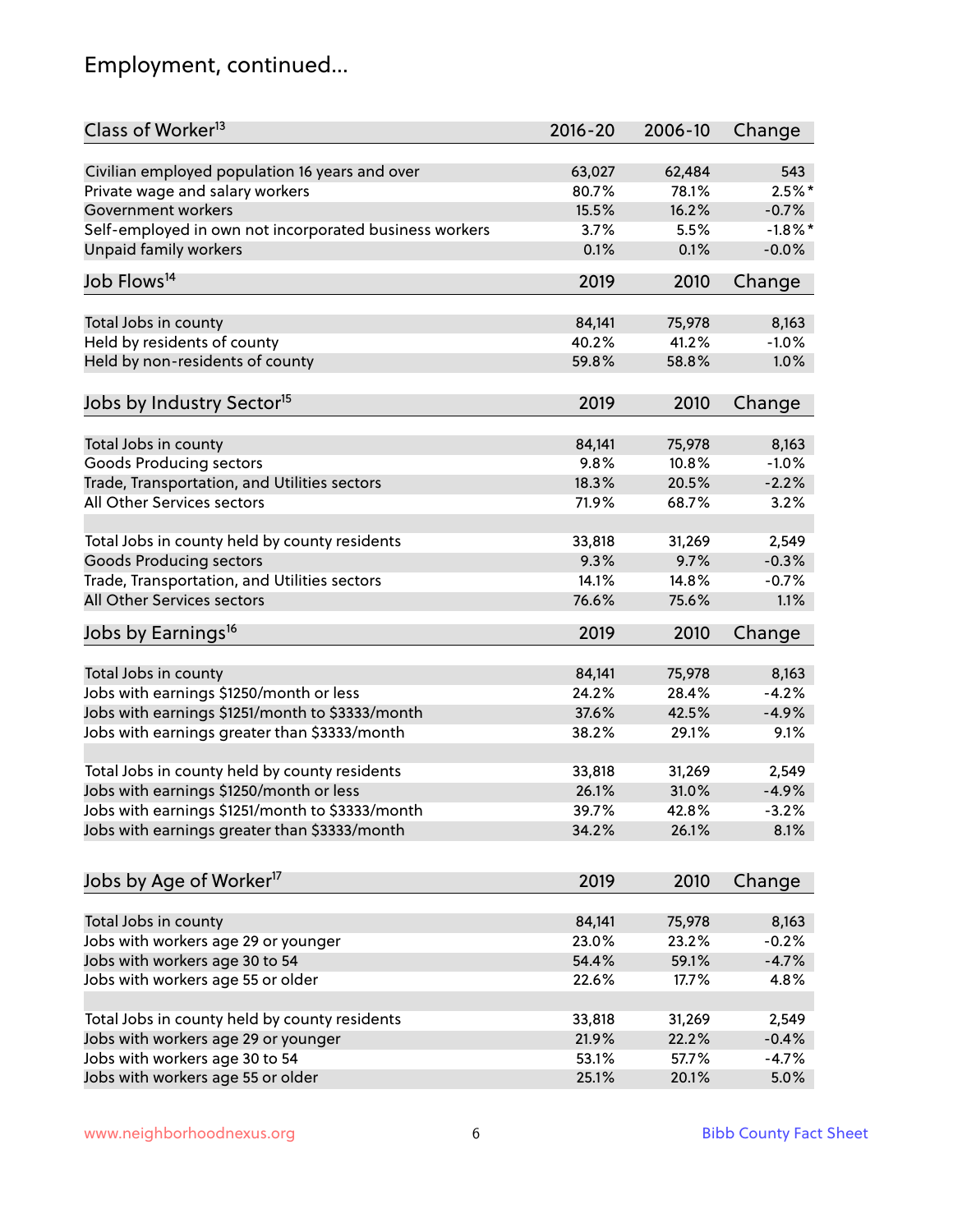### Education

| Early Learning <sup>18</sup>                        |              |              | 2022         |
|-----------------------------------------------------|--------------|--------------|--------------|
| Licensed Capacity of Early Learning Centers         |              |              | 6,247        |
| Licenced capacity per 1,000 children ages 0-4       |              |              | 634.5        |
| School Enrollment <sup>19</sup>                     | 2022         | 2010         | Change       |
|                                                     |              |              |              |
| <b>Enrolled in Public School</b>                    | 21,159       | 25,109       | $-3,950$     |
| White                                               | 11.6%        | 21.5%        | $-9.9%$      |
| <b>Black or African-American</b>                    | 77.4%        | 72.9%        | 4.5%         |
| Asian                                               | 1.1%<br>0.1% | 1.5%         | $-0.4%$      |
| Native American<br>Pacific Islander                 |              | 0.0%         | 0.1%         |
| <b>Biracial or Multi-Racial</b>                     | 0.0%<br>3.2% | 0.0%<br>1.4% | 0.0%<br>1.8% |
|                                                     |              | 2.6%         |              |
| Hispanic or Latino                                  | 6.5%         |              | 3.9%         |
| Georgia Milestones: 3rd Grade Reading <sup>20</sup> |              |              | 2019         |
| Number of Students Tested                           |              |              | 1,904        |
| Proficient or Distinguished                         |              |              | 27.5%        |
| Georgia Milestones: 8th Grade Math <sup>21</sup>    |              |              | 2019         |
|                                                     |              |              |              |
| <b>Number of Students Tested</b>                    |              |              | 1,581        |
| Proficient or Distinguished                         |              |              | 18.3%        |
| Graduation Rates <sup>22</sup>                      | 2021         | 2012         | Change       |
| Cohort                                              | 1,345        | 1,845        | $-500$       |
| <b>High School Graduation Rate</b>                  | 80.7%        | 52.3%        | 28.4%        |
|                                                     |              |              |              |
| Educational Attainment <sup>23</sup>                | $2016 - 20$  | 2006-10      | Change       |
| Population 25 years and over                        | 100,107      | 98,704       | $1,403*$     |
| Less than 9th grade                                 | 4.0%         | 5.8%         | $-1.8\%$ *   |
| 9th to 12th grade, no diploma                       | 9.6%         | 13.0%        | $-3.4\%$ *   |
| High school graduate (includes equivalency)         | 31.0%        | 31.5%        | $-0.5%$      |
| Some college, no degree                             | 22.7%        | 20.3%        | $2.5\%$ *    |
| Associate's degree                                  | 7.3%         | 6.3%         | $1.0\%$ *    |
| Bachelor's degree                                   | 13.5%        | 15.1%        | $-1.5%$ *    |
| Graduate or professional degree                     | 11.8%        | 8.0%         | $3.7\%$ *    |
|                                                     |              |              |              |
| Percent high school graduate or higher              | 86.4%        | 81.2%        | $5.1\%$ *    |
| Percent bachelor's degree or higher                 | 25.3%        | 23.1%        | $2.2\%*$     |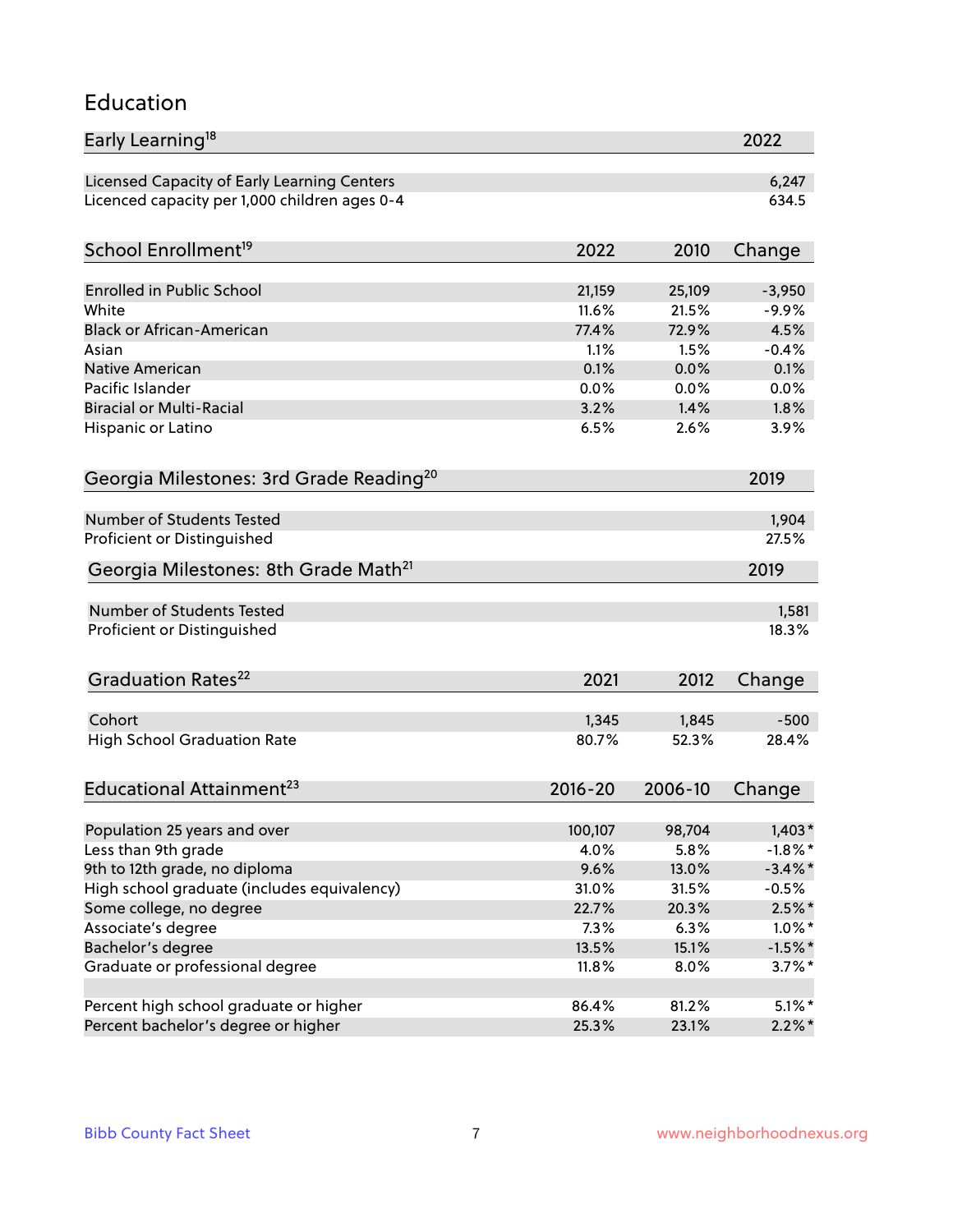# Housing

| Households by Type <sup>24</sup>                     | 2016-20     | 2006-10 | Change               |
|------------------------------------------------------|-------------|---------|----------------------|
|                                                      |             |         |                      |
| Total households                                     | 58,154      | 57,222  | 932                  |
| Family households (families)                         | 59.6%       | 62.8%   | $-3.3%$ *            |
| With own children under 18 years                     | 25.1%       | 26.8%   | $-1.7%$              |
| Married-couple family                                | 35.4%       | 40.5%   | $-5.2\%$ *           |
| With own children of the householder under 18 years  | 12.3%       | 14.9%   | $-2.6\%$ *           |
| Male householder, no wife present, family            | 4.3%        | 3.8%    | 0.5%                 |
| With own children of the householder under 18 years  | 1.7%        | 1.5%    | 0.3%                 |
| Female householder, no husband present, family       | 19.9%       | 18.6%   | $1.3\%$ *            |
| With own children of the householder under 18 years  | 11.1%       | 10.5%   | 0.6%                 |
| Nonfamily households                                 | 40.4%       | 37.2%   | $3.3\%$ *            |
| Householder living alone                             | 35.3%       | 31.8%   | $3.6\%$ *            |
| 65 years and over                                    | 12.0%       | 10.8%   | $1.2\%$ *            |
|                                                      |             |         |                      |
| Households with one or more people under 18 years    | 29.5%       | 31.4%   | $-1.9%$ *            |
| Households with one or more people 65 years and over | 29.3%       | 24.7%   | $4.7\%$ <sup>*</sup> |
|                                                      |             |         |                      |
| Average household size                               | 2.53        | 2.58    | $-0.06$              |
| Average family size                                  | 3.33        | 3.30    | 0.03                 |
|                                                      |             |         |                      |
| Housing Occupancy <sup>25</sup>                      | $2016 - 20$ | 2006-10 | Change               |
|                                                      |             |         |                      |
| Total housing units                                  | 70,138      | 69,675  | 463                  |
| Occupied housing units                               | 82.9%       | 82.1%   | 0.8%                 |
| Vacant housing units                                 | 17.1%       | 17.9%   | $-0.8%$              |
|                                                      |             |         |                      |
| Homeowner vacancy rate                               | 2.7         | 3.4     | $-0.7$               |
| Rental vacancy rate                                  | 7.9         | 12.0    | $-4.1*$              |
|                                                      |             |         |                      |
|                                                      |             |         |                      |
| Units in Structure <sup>26</sup>                     | $2016 - 20$ | 2006-10 | Change               |
| Total housing units                                  | 70,138      | 69,675  | 463                  |
| 1-unit, detached                                     | 65.3%       | 68.8%   | $-3.4\%$ *           |
|                                                      |             |         |                      |
| 1-unit, attached                                     | 2.2%        | 2.8%    | $-0.6\%$ *           |
| 2 units                                              | 4.8%        | 4.9%    | $-0.1%$              |
| 3 or 4 units                                         | 6.0%        | 5.4%    | 0.6%                 |
| 5 to 9 units                                         | 7.4%        | 7.7%    | $-0.3%$              |
| 10 to 19 units                                       | 4.8%        | 2.8%    | $2.0\% *$            |
| 20 or more units                                     | 6.3%        | 4.2%    | $2.2\%$ *            |
| Mobile home                                          | 3.0%        | 3.3%    | $-0.3%$              |
| Boat, RV, van, etc.                                  | 0.0%        | $0.0\%$ | $-0.0%$              |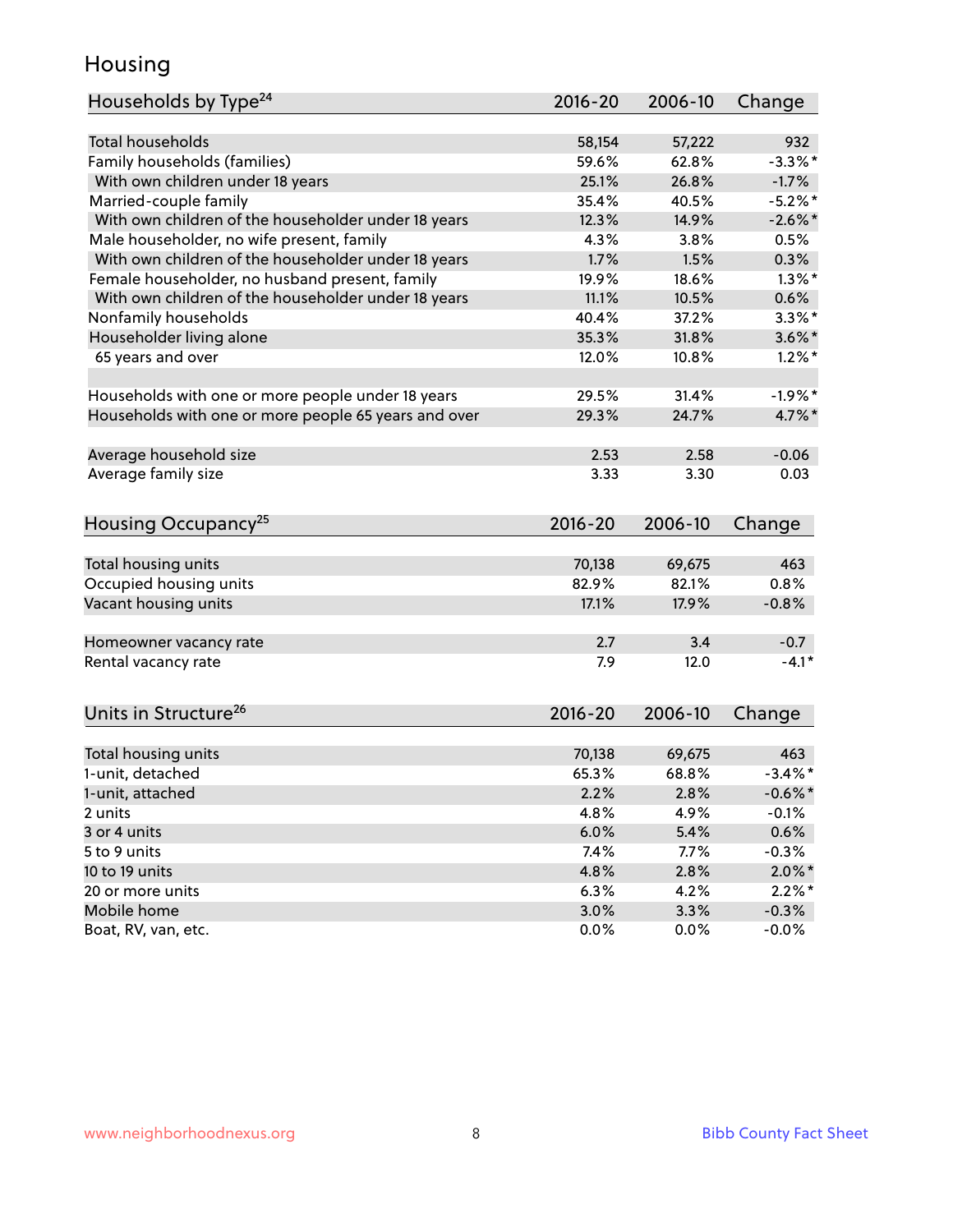# Housing, Continued...

| Year Structure Built <sup>27</sup>             | 2016-20      | 2006-10      | Change             |
|------------------------------------------------|--------------|--------------|--------------------|
| Total housing units                            | 70,138       | 69,675       | 463                |
| Built 2014 or later                            | 2.1%         | (X)          | (X)                |
| Built 2010 to 2013                             | 2.4%         | (X)          | (X)                |
| Built 2000 to 2009                             | 11.6%        | 10.5%        | 1.1%               |
| Built 1990 to 1999                             | 13.7%        | 12.4%        | $1.3\%$ *          |
| Built 1980 to 1989                             | 12.7%        | 13.8%        | $-1.1%$            |
| Built 1970 to 1979                             | 15.8%        | 18.3%        |                    |
| Built 1960 to 1969                             | 13.4%        | 15.8%        | $-2.5%$ *          |
| Built 1950 to 1959                             |              |              | $-2.5%$ *          |
| Built 1940 to 1949                             | 13.4%        | 14.5%        | $-1.1%$<br>0.2%    |
|                                                | 5.9%         | 5.7%         |                    |
| Built 1939 or earlier                          | 9.1%         | 8.9%         | 0.1%               |
| Housing Tenure <sup>28</sup>                   | $2016 - 20$  | 2006-10      | Change             |
| Occupied housing units                         | 58,154       | 57,222       | 932                |
| Owner-occupied                                 | 51.7%        | 58.5%        | $-6.7%$ *          |
| Renter-occupied                                | 48.3%        | 41.5%        | $6.7\%$ *          |
| Average household size of owner-occupied unit  | 2.62         | 2.62         | 0.00               |
| Average household size of renter-occupied unit | 2.43         | 2.54         | $-0.11*$           |
| Residence 1 Year Ago <sup>29</sup>             | 2016-20      | 2006-10      | Change             |
|                                                |              |              |                    |
| Population 1 year and over                     | 150,928      | 152,711      | $-1,783*$          |
| Same house                                     | 84.0%        | 80.5%        | $3.5\%$ *          |
| Different house in the U.S.                    | 15.6%        | 19.0%        | $-3.3\%$ *         |
| Same county                                    | 8.4%         | 12.4%        | $-3.9\%$ *         |
| Different county                               | 7.2%         | 6.6%         | 0.6%               |
| Same state                                     | 5.7%         | 4.5%         | $1.2\%$ *          |
| Different state<br>Abroad                      | 1.5%<br>0.4% | 2.1%<br>0.5% | $-0.6%$<br>$-0.1%$ |
| Value of Housing Unit <sup>30</sup>            | 2016-20      | 2006-10      | Change             |
|                                                |              |              |                    |
| Owner-occupied units                           | 30,091       | 33,459       | $-3,368*$          |
| Less than \$50,000                             | 13.1%        | 10.2%        | $3.0\%$ *          |
| \$50,000 to \$99,999                           | 26.5%        | 31.2%        | $-4.7\%$ *         |
| \$100,000 to \$149,999                         | 23.0%        | 23.2%        | $-0.2%$            |
| \$150,000 to \$199,999                         | 14.7%        | 16.6%        | $-1.8%$            |
| \$200,000 to \$299,999                         | 11.9%        | 9.9%         | $2.0\%$ *          |
| \$300,000 to \$499,999                         | 7.3%         | 6.1%         | 1.1%               |
| \$500,000 to \$999,999                         | 3.2%         | 2.4%         | 0.7%               |
| \$1,000,000 or more                            | 0.3%         | 0.4%         | $-0.1%$            |
| Median (dollars)                               | 125,300      | 118,100      | 7,200*             |
| Mortgage Status <sup>31</sup>                  | $2016 - 20$  | 2006-10      | Change             |
| Owner-occupied units                           | 30,091       | 33,459       | $-3,368*$          |
| Housing units with a mortgage                  | 57.5%        | 68.8%        | $-11.3\%$ *        |
| Housing units without a mortgage               | 42.5%        | 31.2%        | $11.3\%$ *         |
|                                                |              |              |                    |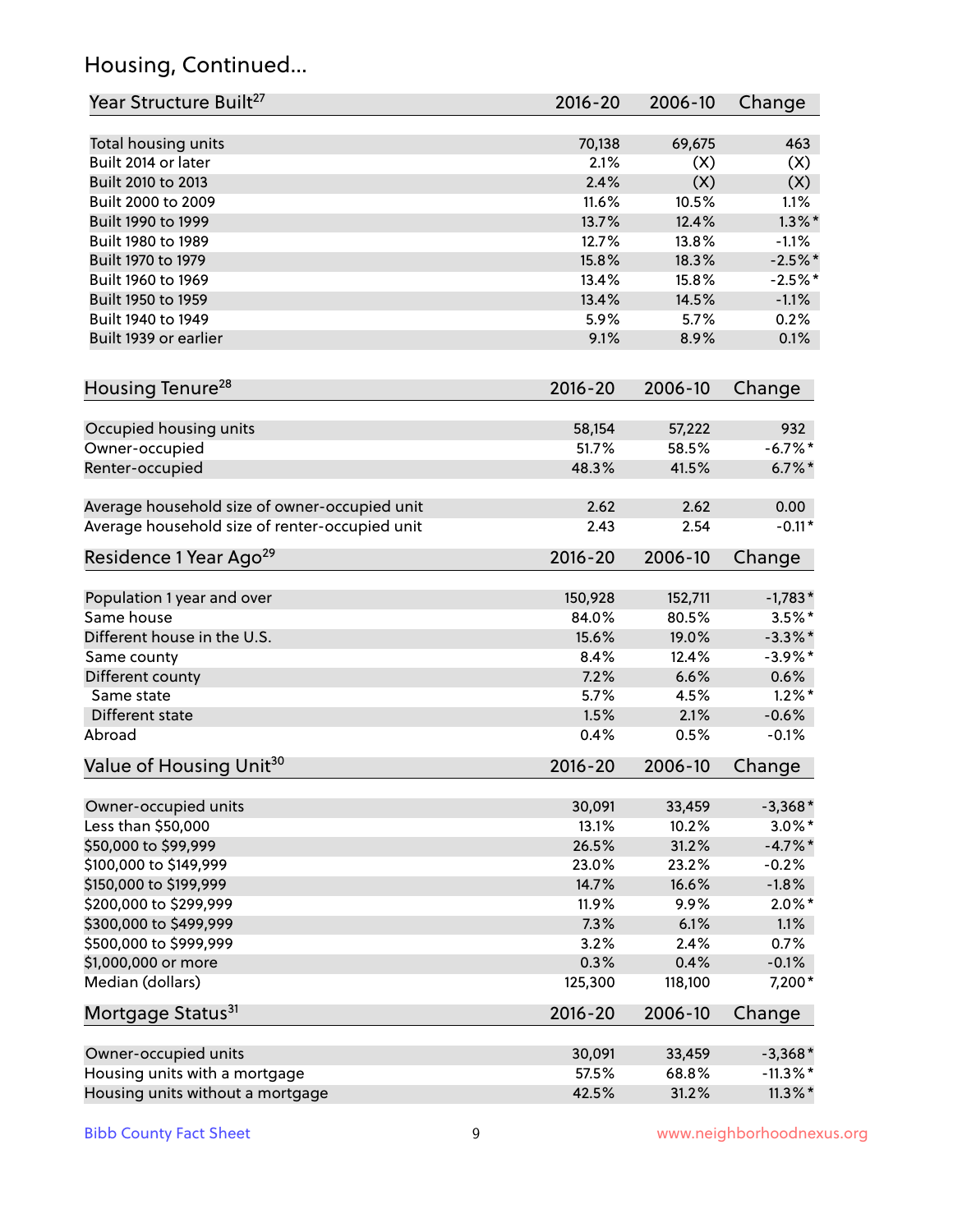# Housing, Continued...

| Selected Monthly Owner Costs <sup>32</sup>                                            | 2016-20     | 2006-10 | Change     |
|---------------------------------------------------------------------------------------|-------------|---------|------------|
| Housing units with a mortgage                                                         | 17,311      | 23,026  | $-5,715*$  |
| Less than \$300                                                                       | 0.1%        | 0.1%    | $0.0\%$    |
| \$300 to \$499                                                                        | 1.7%        | 2.1%    | $-0.3%$    |
| \$500 to \$999                                                                        | 29.4%       | 33.8%   | $-4.4\%$ * |
| \$1,000 to \$1,499                                                                    | 37.4%       | 36.6%   | 0.8%       |
| \$1,500 to \$1,999                                                                    | 16.3%       | 14.4%   | 1.9%       |
| \$2,000 to \$2,999                                                                    | 10.7%       | 7.9%    | $2.7\%$ *  |
| \$3,000 or more                                                                       | 4.4%        | 5.1%    | $-0.8%$    |
| Median (dollars)                                                                      | 1,204       | 1,175   | 29         |
| Housing units without a mortgage                                                      | 12,780      | 10,433  | $2,347*$   |
| Less than \$150                                                                       | 3.1%        | 2.9%    | 0.2%       |
| \$150 to \$249                                                                        | 9.0%        | 14.4%   | $-5.5%$ *  |
| \$250 to \$349                                                                        | 21.4%       | 27.9%   | $-6.6\%$ * |
| \$350 to \$499                                                                        | 30.1%       | 30.0%   | 0.2%       |
| \$500 to \$699                                                                        | 22.5%       | 16.0%   | $6.5%$ *   |
| \$700 or more                                                                         | 13.9%       | 8.7%    | $5.2\%$ *  |
| Median (dollars)                                                                      | 433         | 367     | $66*$      |
| Selected Monthly Owner Costs as a Percentage of<br>Household Income <sup>33</sup>     | $2016 - 20$ | 2006-10 | Change     |
| Housing units with a mortgage (excluding units where<br>SMOCAPI cannot be computed)   | 17,175      | 22,929  | $-5,754*$  |
| Less than 20.0 percent                                                                | 50.2%       | 40.5%   | $9.7\%$ *  |
| 20.0 to 24.9 percent                                                                  | 14.4%       | 14.8%   | $-0.4%$    |
| 25.0 to 29.9 percent                                                                  | 9.1%        | 11.2%   | $-2.1\%$ * |
| 30.0 to 34.9 percent                                                                  | 5.9%        | 8.0%    | $-2.1\%$ * |
| 35.0 percent or more                                                                  | 20.4%       | 25.5%   | $-5.1\%$ * |
| Not computed                                                                          | 136         | 97      | 39         |
| Housing unit without a mortgage (excluding units where<br>SMOCAPI cannot be computed) | 12,325      | 10,300  | 2,025*     |
| Less than 10.0 percent                                                                | 45.3%       | 42.0%   | 3.4%       |
| 10.0 to 14.9 percent                                                                  | 22.0%       | 22.5%   | $-0.5%$    |
| 15.0 to 19.9 percent                                                                  | 9.5%        | 12.7%   | $-3.1\%$ * |
| 20.0 to 24.9 percent                                                                  | 5.7%        | 7.4%    | $-1.7%$    |
| 25.0 to 29.9 percent                                                                  | 3.4%        | 4.5%    | $-1.1%$    |
| 30.0 to 34.9 percent                                                                  | 2.9%        | 2.6%    | 0.3%       |
| 35.0 percent or more                                                                  | 11.1%       | 8.4%    | $2.7\%$ *  |
| Not computed                                                                          | 455         | 133     | $322*$     |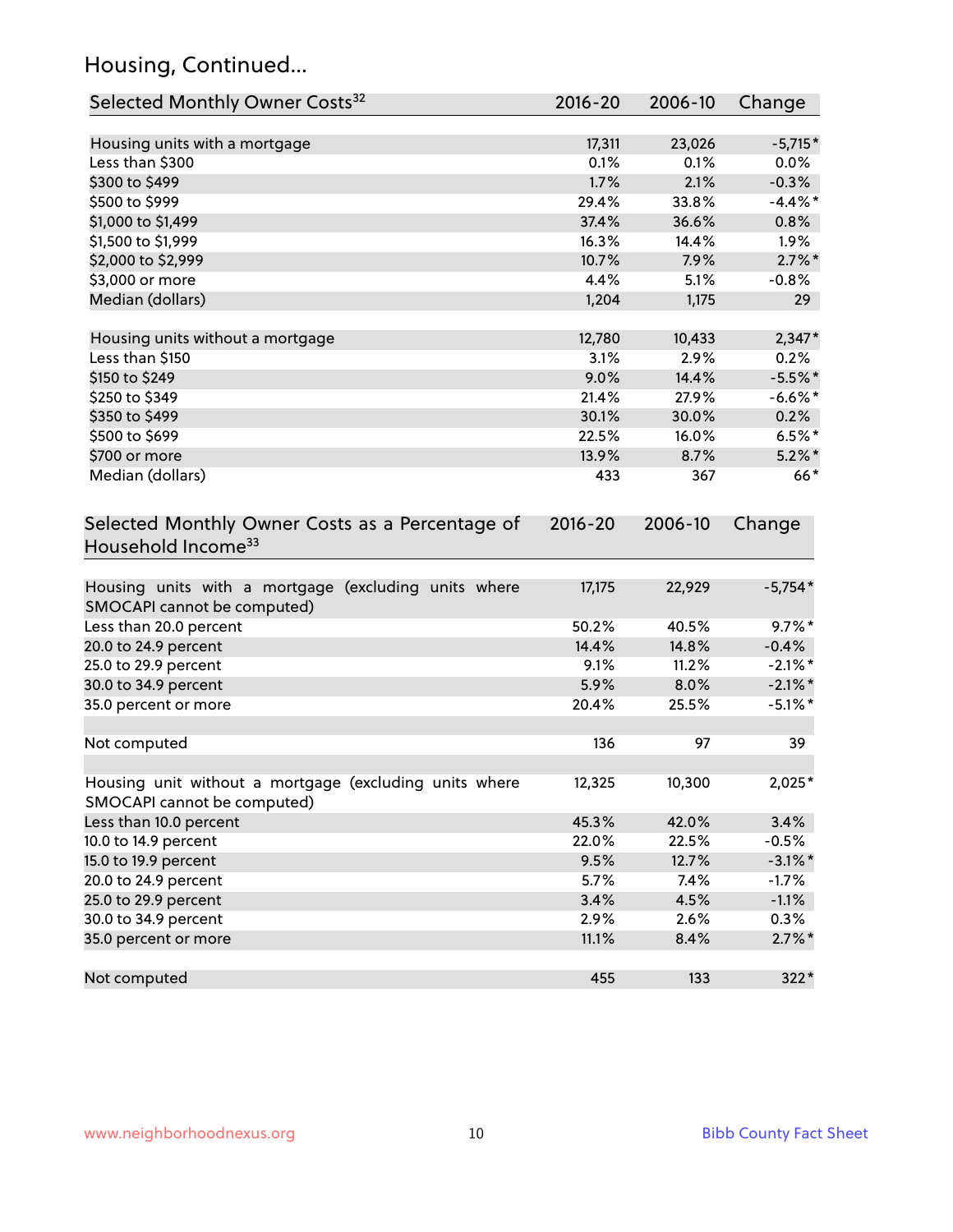# Housing, Continued...

| Gross Rent <sup>34</sup>                                                       | 2016-20     | 2006-10 | Change     |
|--------------------------------------------------------------------------------|-------------|---------|------------|
|                                                                                |             |         |            |
| Occupied units paying rent                                                     | 26,747      | 22,618  | 4,129*     |
| Less than \$200                                                                | 0.8%        | 4.3%    | $-3.5%$ *  |
| \$200 to \$499                                                                 | 14.5%       | 20.5%   | $-6.0\%$ * |
| \$500 to \$749                                                                 | 24.9%       | 33.4%   | $-8.5%$ *  |
| \$750 to \$999                                                                 | 29.7%       | 27.5%   | 2.3%       |
| \$1,000 to \$1,499                                                             | 25.1%       | 12.4%   | 12.7%*     |
| \$1,500 to \$1,999                                                             | 3.7%        | 1.4%    | $2.3\%$ *  |
| \$2,000 or more                                                                | 1.2%        | 0.6%    | $0.6\%*$   |
| Median (dollars)                                                               | 834         | 689     | $145*$     |
|                                                                                |             |         |            |
| No rent paid                                                                   | 1,316       | 1,145   | 171        |
|                                                                                |             |         |            |
|                                                                                |             |         |            |
| Gross Rent as a Percentage of Household Income <sup>35</sup>                   | $2016 - 20$ | 2006-10 | Change     |
|                                                                                |             |         |            |
| Occupied units paying rent (excluding units where GRAPI<br>cannot be computed) | 25,263      | 21,761  | $3,502*$   |
| Less than 15.0 percent                                                         | 11.1%       | 10.7%   | 0.4%       |
| 15.0 to 19.9 percent                                                           | 11.2%       | 10.0%   | 1.2%       |
| 20.0 to 24.9 percent                                                           | 11.1%       | 10.2%   | 0.9%       |
| 25.0 to 29.9 percent                                                           | 9.5%        | 11.4%   | $-1.9%$    |
| 30.0 to 34.9 percent                                                           | 9.8%        | 9.5%    | 0.3%       |
| 35.0 percent or more                                                           | 47.3%       | 48.2%   | $-0.9%$    |
|                                                                                |             |         |            |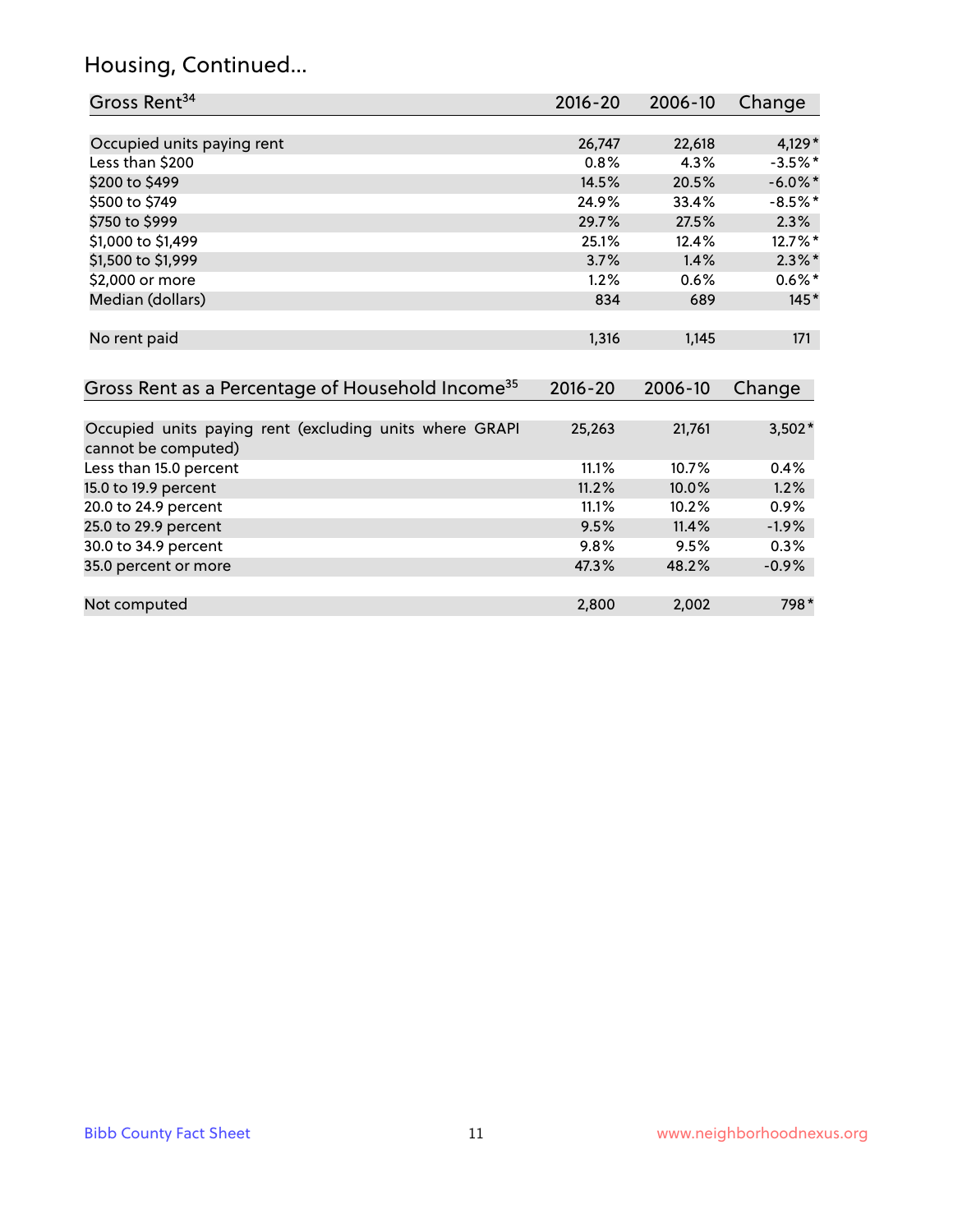# Community Involvement

| Voter Registration and Turnout <sup>36</sup> | 2020    |
|----------------------------------------------|---------|
|                                              |         |
| Active registered voters                     | 107.259 |
| Number voted in Presidential election        | 70.443  |
| Percent voted in Presidential election       | 65.7%   |

# Transportation

| Commuting to Work <sup>37</sup>           | 2016-20     | 2006-10 | Change    |
|-------------------------------------------|-------------|---------|-----------|
|                                           |             |         |           |
| Workers 16 years and over                 | 61,520      | 61,073  | 447       |
| Car, truck, or van - drove alone          | 81.7%       | 81.9%   | $-0.2%$   |
| Car, truck, or van - carpooled            | 9.3%        | 10.8%   | $-1.5%$   |
| Public transportation (excluding taxicab) | 1.1%        | $1.3\%$ | $-0.2%$   |
| Walked                                    | 2.8%        | 2.6%    | 0.2%      |
| Other means                               | $1.3\%$     | $1.3\%$ | $0.0\%$   |
| Worked at home                            | 3.8%        | 2.1%    | $1.7\%$ * |
|                                           |             |         |           |
| Mean travel time to work (minutes)        | 20.7        | 20.8    | $-0.1$    |
|                                           |             |         |           |
| Vehicles Available <sup>38</sup>          | $2016 - 20$ | 2006-10 | Change    |
|                                           |             |         |           |
| Occupied housing units                    | 58,154      | 57,222  | 932       |
| No vehicles available                     | 12.0%       | 11.2%   | $0.8\%$   |
| 1 vehicle available                       | 37.8%       | 37.0%   | $0.9\%$   |
| 2 vehicles available                      | 32.6%       | 33.0%   | $-0.4%$   |
| 3 or more vehicles available              | 17.6%       | 18.9%   | $-1.3\%$  |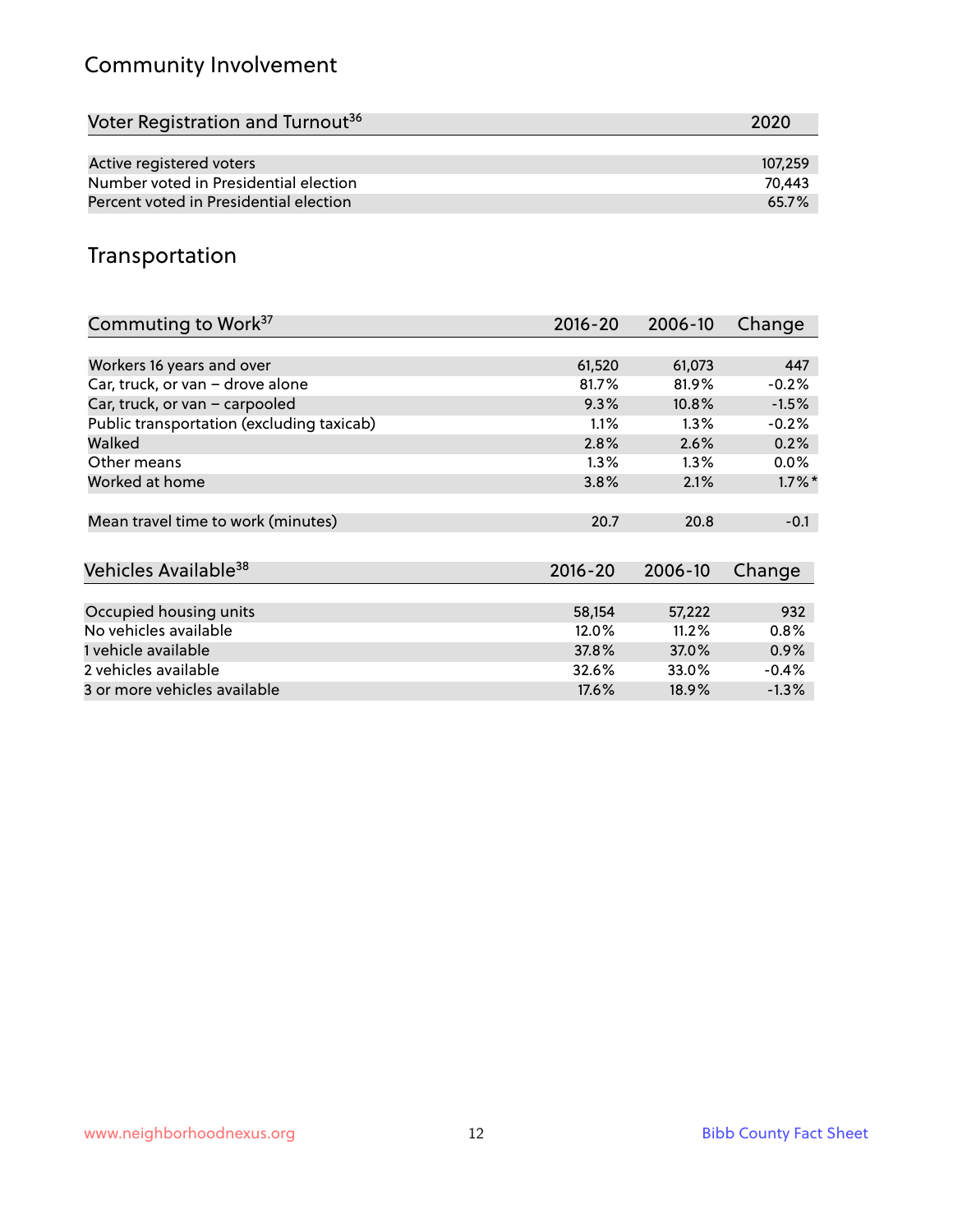#### Health

| Health Insurance coverage <sup>39</sup> | 2016-20 |
|-----------------------------------------|---------|
|-----------------------------------------|---------|

| Civilian Noninstitutionalized Population                | 149,787 |
|---------------------------------------------------------|---------|
| With health insurance coverage                          | 87.9%   |
| With private health insurance coverage                  | 58.7%   |
| With public health coverage                             | 41.5%   |
| No health insurance coverage                            | 12.1%   |
| Civilian Noninstitutionalized Population Under 19 years | 39,377  |
| No health insurance coverage                            | 4.5%    |
| Civilian Noninstitutionalized Population 19 to 64 years | 87,353  |
| In labor force:                                         | 62,427  |
| Employed:                                               | 58,199  |
| With health insurance coverage                          | 85.1%   |
| With private health insurance coverage                  | 29.8%   |
| With public coverage                                    | 8.2%    |
| No health insurance coverage                            | 14.9%   |
| Unemployed:                                             | 4,228   |
| With health insurance coverage                          | 49.4%   |
| With private health insurance coverage                  | 29.8%   |
| With public coverage                                    | 20.0%   |
| No health insurance coverage                            | 50.6%   |
| Not in labor force:                                     | 24,926  |
| With health insurance coverage                          | 78.5%   |
| With private health insurance coverage                  | 39.2%   |
| With public coverage                                    | 48.9%   |
| No health insurance coverage                            | 21.5%   |

# **Health Factors Most Recent** And The Control of the Control of The Control of The Control of The Control of The Control of The Control of The Control of The Control of The Control of The Control of The Control of The Contr

| Premature Death (YPLL before age 75 per 100,000 population, age-adjusted) <sup>40</sup> | 12,094.1 |
|-----------------------------------------------------------------------------------------|----------|
| Average number of Physically Unhealthy Days <sup>41</sup>                               | 4.9      |
| Average number of Mentally Unhealthy Days <sup>42</sup>                                 | 5.5      |
| Low Birthweight Births <sup>43</sup>                                                    | 13.5%    |
| Diabetes Prevalence <sup>44</sup>                                                       | 14.4%    |
| HIV Prevalence (per 100,000 population) <sup>45</sup>                                   | 963.3    |
| Rate, Deduplicated ER Visits for Asthma, Ages 0-17 <sup>46</sup>                        | 1,411.4  |